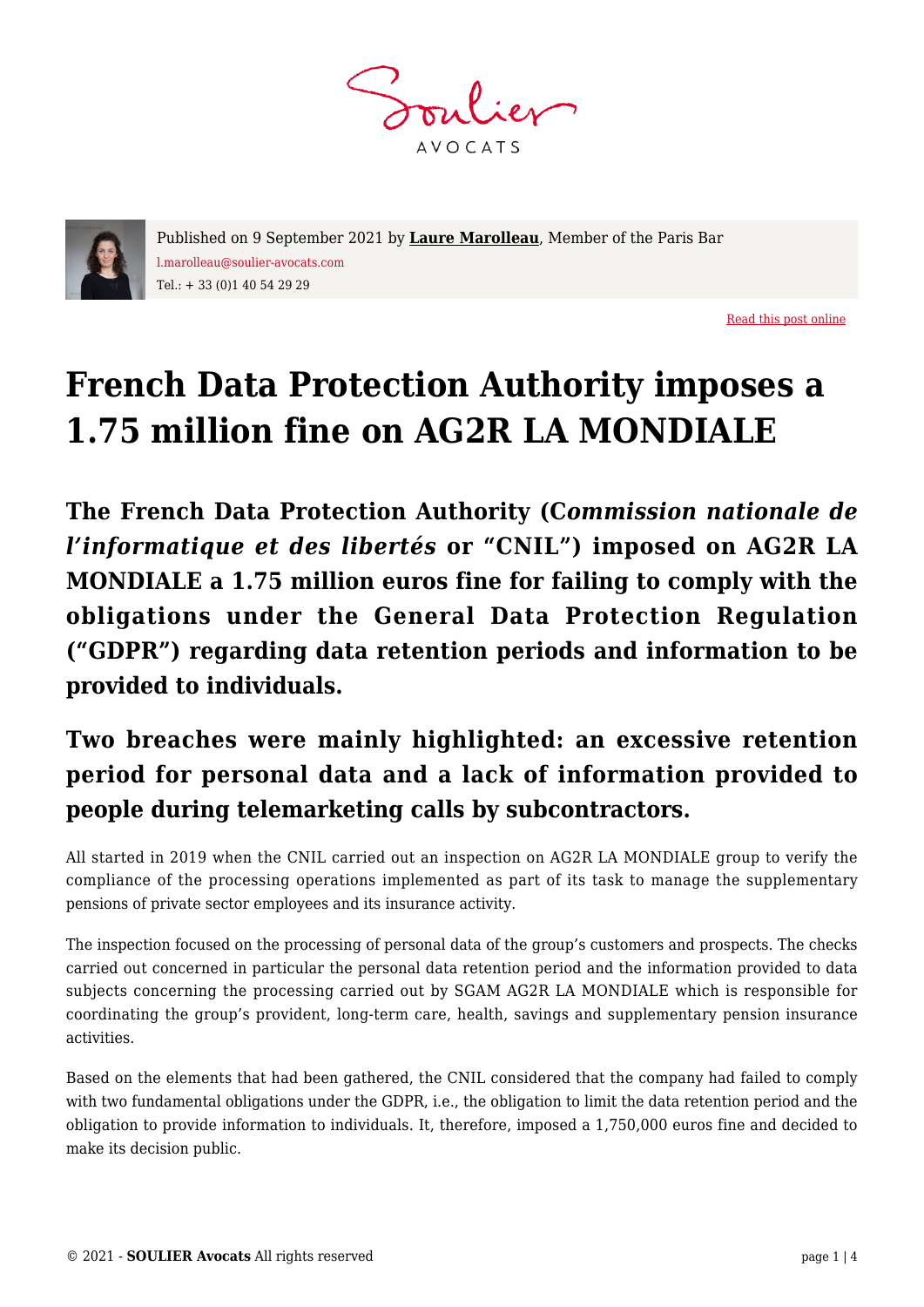

#### **Excessive data retention periods (Article 5-1-e of the GDPR)**

The CNIL noted that while the company had, as of the day of the inspection, a reference framework for the retention periods of its customers' and prospects' data, this framework was not implemented within its information systems.

#### **Regarding the prospects**

During the inspection, the CNIL noted the presence, in the active database, of the personal data of 1,917 prospects who had not had any contact with the company for more than three years, including 1,405 prospects who had not had any contact with the company for more than five years, without the company being able to justify the need to apply retention periods in excess of the maximum period of three years that it had itself set.

For the CNIL, the three-year retention period constitutes a proportionate retention period that complies with the recommendations made in the context of simplified standard No. NS-056 (deliberation No. 2013-213 of July 11, 2013) concerning the automated processing of data relating to the commercial management of customers and prospects implemented by insurance, capitalization, reinsurance and assistance organizations and by insurance intermediaries.

The CNIL specified in this regard that even though the simplified standards no longer have any legal value since the GDPR came into force on May 25, 2018, they still constitute a benchmark for data processors, enabling them to ensure compliance.

#### **Regarding the customers**

While the retention periods for customer data in insurance matters must allow compliance with the legal deadlines provided for, in particular, by the French Insurance Code and Commercial Code, the CNIL has nevertheless noted in practice the retention in the active database of personal data of a large number of customers, after the end of the insurance contract, for periods longer than those set by applicable legal provisions.

The stored data related, in particular, to identity, personal, professional and bank details, personal and professional life details, insurance details and, for certain contracts, health details of individuals:

- the data of thousands of customers holding **fire, accident and miscellaneous risk insurance contracts**, which may be kept for a period between **two years after the end of the contract** (Article L. 114-1 of the French Insurance Code setting out the limitation periods for legal actions deriving from insurance contracts, no other purpose having been specified by the company to justify keeping the data after the expiry of the contracts) and **ten years for certain accounting documents** (Article L. 123-22 of the French Commercial Code), were kept for periods exceeding ten years and in some cases for more than thirty years.
- the personal data of nearly one hundred thousand clients holding **savings, asset savings,**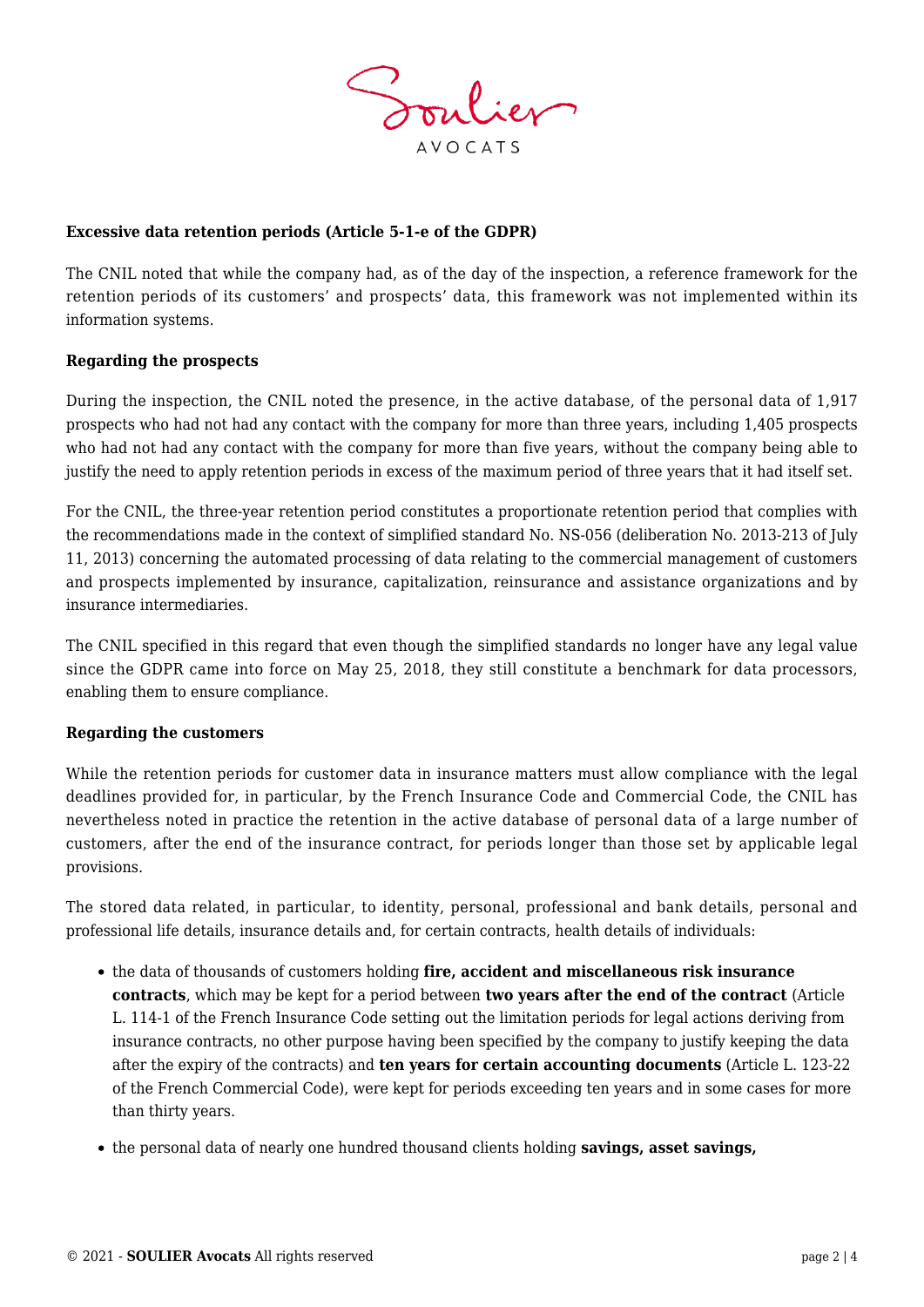

**supplementary retirement, funeral and provident policies**, which may be kept for variable periods of up to **thirty years after the termination of the policy for the purpose of managing potential disputes** (Last paragraph of Article L. 114-1 of the French Insurance Code), were kept for a longer period. In addition, no other purpose was specified to justify processing after the contract.

• the personal data of more than two million customers, collected in the context of health insurance contracts, were kept for periods exceeding the legal period of **five years following the termination of the contrac**t (a period based on that provided for under Article 2224 of the French Civil Code and which was included in the company's reference framework). For 1.3 million customers with a health insurance contract, the retention period exceeded ten years, and for thousands of customers, thirty years.

From an organizational point of view, the CNIL noted the absence of an archiving mechanism that would allow customer data to be kept for accounting, tax or litigation purposes within the maximum applicable limitation periods, either by transferring them to a dedicated archive or by putting in place access restrictions to ensure that they could only be consulted by specially designated persons having an interest in knowing such data as part of their professional duties (for example, the litigation department).

### **Lack of information provided to people during telemarketing calls (Articles 13 and 14 of the GDPR)**

Articles 13 and 14 (Article 14 concerns the situation where personal data are not collected directly from the data subject) of the GDPR require the data controller to provide the data subject with various information relating in particular to the identity and contact details of the data controller, the purposes of the processing carried out, its legal basis, the recipients or categories of recipients of the data, the fact that the data controller intends to transfer the data to a third country, etc.

During the inspection, the CNIL noted that SGAM AG2R LA MONDIALE entrusted its subcontractors with some of telemarketing call operations carried out among its customers and prospects. Call scripts were established by the company or its subsidiaries. 30% of the outgoing telephone conversations made by its two subcontractors were recorded in order to improve the quality of the service of SGAM AG2R LA MONDIALE.

The listening of a sample of the last fifty telephone calls made by these two subcontractors allowed the CNIL to note:

- the failure to inform the contacted persons of the very principle of the call recording or of their right to object to it;
- the failure to provide information, even in summary form, concerning the processing of their personal data or the other rights they have with regard to their data;
- the failure to provide information on the possibility of obtaining more complete information on the protection of their personal data, for example by sending an e-mail or by pressing a button on their phone keypad.